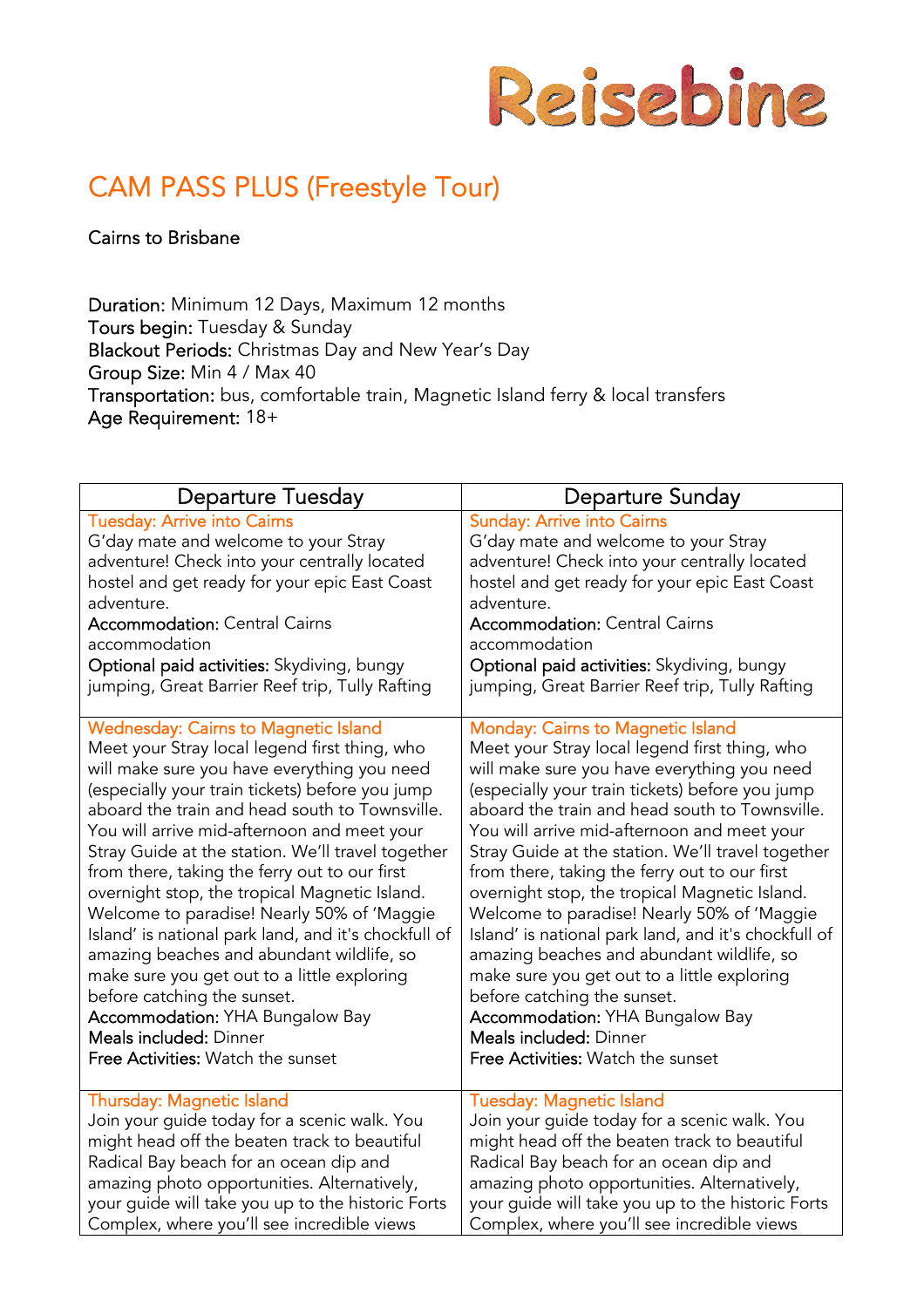| over the island and ocean beyond. Whichever                                                                                                                                                                                                                                                                                                                                                                                                                                                                                 | over the island and ocean beyond. Whichever                                                                                                                                                                                                                                                                                                                                                                                                                                                                                                                                                                                                                                                                                                              |
|-----------------------------------------------------------------------------------------------------------------------------------------------------------------------------------------------------------------------------------------------------------------------------------------------------------------------------------------------------------------------------------------------------------------------------------------------------------------------------------------------------------------------------|----------------------------------------------------------------------------------------------------------------------------------------------------------------------------------------------------------------------------------------------------------------------------------------------------------------------------------------------------------------------------------------------------------------------------------------------------------------------------------------------------------------------------------------------------------------------------------------------------------------------------------------------------------------------------------------------------------------------------------------------------------|
| way you go, don't forget to look up, as Maggie                                                                                                                                                                                                                                                                                                                                                                                                                                                                              | way you go, don't forget to look up, as Maggie                                                                                                                                                                                                                                                                                                                                                                                                                                                                                                                                                                                                                                                                                                           |
| Island is one of the best places to see koalas in                                                                                                                                                                                                                                                                                                                                                                                                                                                                           | Island is one of the best places to see koalas in                                                                                                                                                                                                                                                                                                                                                                                                                                                                                                                                                                                                                                                                                                        |
| the wild!                                                                                                                                                                                                                                                                                                                                                                                                                                                                                                                   | the wild!                                                                                                                                                                                                                                                                                                                                                                                                                                                                                                                                                                                                                                                                                                                                                |
| <b>Accommodation: Magnetic Island</b>                                                                                                                                                                                                                                                                                                                                                                                                                                                                                       | <b>Accommodation: Magnetic Island</b>                                                                                                                                                                                                                                                                                                                                                                                                                                                                                                                                                                                                                                                                                                                    |
| accommodation                                                                                                                                                                                                                                                                                                                                                                                                                                                                                                               | accommodation                                                                                                                                                                                                                                                                                                                                                                                                                                                                                                                                                                                                                                                                                                                                            |
| <b>Activities included:</b> Forts Walk Complex or                                                                                                                                                                                                                                                                                                                                                                                                                                                                           | Activities included: Forts Walk Complex or                                                                                                                                                                                                                                                                                                                                                                                                                                                                                                                                                                                                                                                                                                               |
| Radical Walking Tour                                                                                                                                                                                                                                                                                                                                                                                                                                                                                                        | Radical Walking Tour                                                                                                                                                                                                                                                                                                                                                                                                                                                                                                                                                                                                                                                                                                                                     |
| Optional activities: Snorkel, rent a kayak                                                                                                                                                                                                                                                                                                                                                                                                                                                                                  | Optional activities: Snorkel, rent a kayak                                                                                                                                                                                                                                                                                                                                                                                                                                                                                                                                                                                                                                                                                                               |
| Friday: Magnetic Island to Airlie Beach                                                                                                                                                                                                                                                                                                                                                                                                                                                                                     | <b>Wednesday: Magnetic Island to Airlie Beach</b>                                                                                                                                                                                                                                                                                                                                                                                                                                                                                                                                                                                                                                                                                                        |
| The morning is yours to explore more of the                                                                                                                                                                                                                                                                                                                                                                                                                                                                                 | The morning is yours to explore more of the                                                                                                                                                                                                                                                                                                                                                                                                                                                                                                                                                                                                                                                                                                              |
| island, or just relax by the pool. In the                                                                                                                                                                                                                                                                                                                                                                                                                                                                                   | island, or just relax by the pool. In the                                                                                                                                                                                                                                                                                                                                                                                                                                                                                                                                                                                                                                                                                                                |
| afternoon, we'll travel back to the mainland by                                                                                                                                                                                                                                                                                                                                                                                                                                                                             | afternoon, we'll travel back to the mainland by                                                                                                                                                                                                                                                                                                                                                                                                                                                                                                                                                                                                                                                                                                          |
| ferry, and jump on the train to Proserpine,                                                                                                                                                                                                                                                                                                                                                                                                                                                                                 | ferry, and jump on the train to Proserpine,                                                                                                                                                                                                                                                                                                                                                                                                                                                                                                                                                                                                                                                                                                              |
| transferring to Airlie Beach in the evening.                                                                                                                                                                                                                                                                                                                                                                                                                                                                                | transferring to Airlie Beach in the evening.                                                                                                                                                                                                                                                                                                                                                                                                                                                                                                                                                                                                                                                                                                             |
| <b>Accommodation:</b> Airlie Beach accommodation                                                                                                                                                                                                                                                                                                                                                                                                                                                                            | <b>Accommodation:</b> Airlie Beach accommodation                                                                                                                                                                                                                                                                                                                                                                                                                                                                                                                                                                                                                                                                                                         |
| Activities included: Explore the beaches, swim                                                                                                                                                                                                                                                                                                                                                                                                                                                                              | Activities included: Explore the beaches, swim                                                                                                                                                                                                                                                                                                                                                                                                                                                                                                                                                                                                                                                                                                           |
| Saturday: Airlie Beach to Whitsunday Islands                                                                                                                                                                                                                                                                                                                                                                                                                                                                                | Thursday: Airlie Beach to Whitsunday Islands                                                                                                                                                                                                                                                                                                                                                                                                                                                                                                                                                                                                                                                                                                             |
| Wake up early and head to the marina for the                                                                                                                                                                                                                                                                                                                                                                                                                                                                                | Wake up early and head to the marina for the                                                                                                                                                                                                                                                                                                                                                                                                                                                                                                                                                                                                                                                                                                             |
| start of your 2-day, 1-night adventure through                                                                                                                                                                                                                                                                                                                                                                                                                                                                              | start of your 2-day, 1-night adventure through                                                                                                                                                                                                                                                                                                                                                                                                                                                                                                                                                                                                                                                                                                           |
| the breath-taking Whitsunday Islands. These                                                                                                                                                                                                                                                                                                                                                                                                                                                                                 | the breath-taking Whitsunday Islands. These                                                                                                                                                                                                                                                                                                                                                                                                                                                                                                                                                                                                                                                                                                              |
| picturesque islands are set in the Great Barrier                                                                                                                                                                                                                                                                                                                                                                                                                                                                            | picturesque islands are set in the Great Barrier                                                                                                                                                                                                                                                                                                                                                                                                                                                                                                                                                                                                                                                                                                         |
| Reef and are home to some of the world's most                                                                                                                                                                                                                                                                                                                                                                                                                                                                               | Reef and are home to some of the world's most                                                                                                                                                                                                                                                                                                                                                                                                                                                                                                                                                                                                                                                                                                            |
| pristine beaches. You'll go on an epic sailing                                                                                                                                                                                                                                                                                                                                                                                                                                                                              | pristine beaches. You'll go on an epic sailing                                                                                                                                                                                                                                                                                                                                                                                                                                                                                                                                                                                                                                                                                                           |
| adventure, spending the night aboard your ship                                                                                                                                                                                                                                                                                                                                                                                                                                                                              | adventure, spending the night aboard your ship                                                                                                                                                                                                                                                                                                                                                                                                                                                                                                                                                                                                                                                                                                           |
| in a secluded bay. You'll visit Whitehaven                                                                                                                                                                                                                                                                                                                                                                                                                                                                                  | in a secluded bay. You'll visit Whitehaven                                                                                                                                                                                                                                                                                                                                                                                                                                                                                                                                                                                                                                                                                                               |
| beach and sail around the reef with various                                                                                                                                                                                                                                                                                                                                                                                                                                                                                 | beach and sail around the reef with various                                                                                                                                                                                                                                                                                                                                                                                                                                                                                                                                                                                                                                                                                                              |
| stops to get out and swim/snorkel, seeing                                                                                                                                                                                                                                                                                                                                                                                                                                                                                   | stops to get out and swim/snorkel, seeing                                                                                                                                                                                                                                                                                                                                                                                                                                                                                                                                                                                                                                                                                                                |
| plenty of marine life along the way.                                                                                                                                                                                                                                                                                                                                                                                                                                                                                        | plenty of marine life along the way.                                                                                                                                                                                                                                                                                                                                                                                                                                                                                                                                                                                                                                                                                                                     |
| <b>Accommodation: Overnight boat</b>                                                                                                                                                                                                                                                                                                                                                                                                                                                                                        | <b>Accommodation: Overnight boat</b>                                                                                                                                                                                                                                                                                                                                                                                                                                                                                                                                                                                                                                                                                                                     |
| Meals included: Lunch & Dinner                                                                                                                                                                                                                                                                                                                                                                                                                                                                                              | Meals included: Lunch & Dinner                                                                                                                                                                                                                                                                                                                                                                                                                                                                                                                                                                                                                                                                                                                           |
| Activities included: Sailing, snorkelling                                                                                                                                                                                                                                                                                                                                                                                                                                                                                   | Activities included: Sailing, snorkelling                                                                                                                                                                                                                                                                                                                                                                                                                                                                                                                                                                                                                                                                                                                |
| Sunday: Whitsunday Island to Airlie Beach<br>Wake up in paradise on the second day of your<br>Whitsunday Sailing trip. Enjoy breakfast and<br>coffee with the crew before embarking on<br>another full day of sightseeing. After you've<br>had your fill of pristine beaches and beautiful<br>sea creatures, we'll head back to shore mid-<br>afternoon. After all that exploring, you'll be<br>ready for a relaxed evening at the hostel.<br>Meals included: Breakfast, Lunch<br>Activities included: Sailing, snorkelling | Friday: Whitsunday Islands to Emu Park<br>Wake up in paradise on the second day of your<br>Whitsunday Sailing trip. Enjoy breakfast and<br>coffee with the crew before embarking on<br>another full day of sightseeing. After you've<br>had your fill of pristine beaches and beautiful<br>sea creatures, we'll head back to shore mid-<br>afternoon. You'll jump on the train to<br>Rockhampton in the early evening. Your<br>destination tonight is the Strademark stop of<br>Emu Park. Emu Park is a cool little coastal town<br>and the gateway to the Keppel Islands on the<br>southern end of the Great Barrier Reef.<br><b>Accommodation:</b> Emu's Beach Resort<br>Meals included: Breakfast, Lunch<br>Activities included: Sailing, snorkelling |
| Monday: Airlie Beach to Emu Park                                                                                                                                                                                                                                                                                                                                                                                                                                                                                            | Saturday: Emu Park                                                                                                                                                                                                                                                                                                                                                                                                                                                                                                                                                                                                                                                                                                                                       |
| The day is yours to explore Airlie Beach at your                                                                                                                                                                                                                                                                                                                                                                                                                                                                            | Today we are heading to a Stray highlight,                                                                                                                                                                                                                                                                                                                                                                                                                                                                                                                                                                                                                                                                                                               |
| own pace. There's plenty to do in the area, but                                                                                                                                                                                                                                                                                                                                                                                                                                                                             | Great Keppel Island. This tropical paradise is                                                                                                                                                                                                                                                                                                                                                                                                                                                                                                                                                                                                                                                                                                           |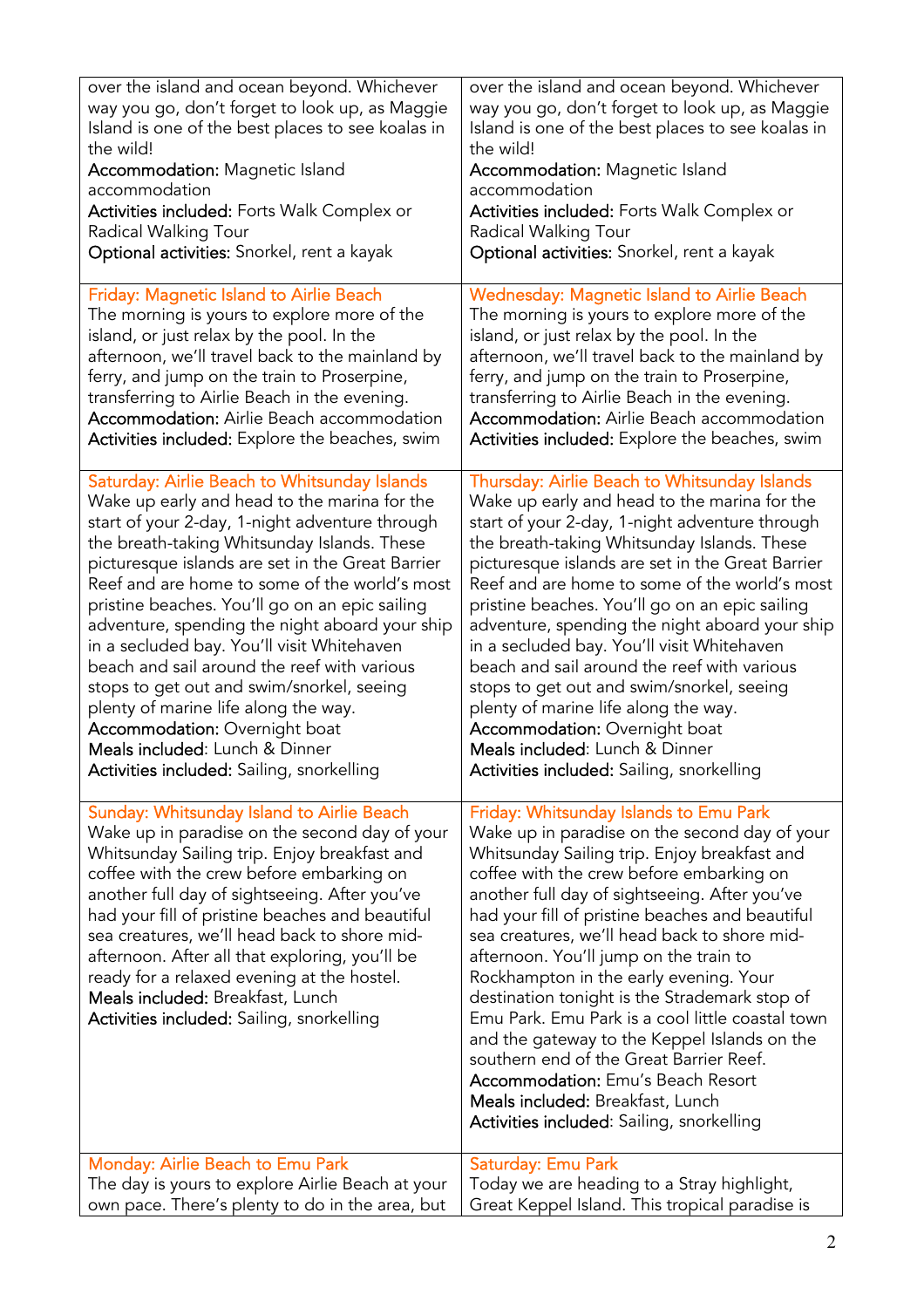| if you want a day off, you can't beat a good<br>book by the hostel pool. You'll jump on the<br>train to Rockhampton in the early evening. Your<br>destination tonight is the Strademark stop of<br>Emu Park. Emu Park is a cool little coastal town<br>and the gateway to the Keppel Islands on the<br>southern end of the Great Barrier Reef.<br><b>Accommodation: Emu's Beach Resort</b>                                                                                                                                                                                                                                                                                                                                                                                      | situated at the southern end of the Great<br>Barrier Reef with untouched coral, turtles, reef<br>fish and manta rays all straight off the beach.<br>Relax or have a go at snorkeling or kayaking<br>(both at extra cost) before exploring the island<br>in search of the perfect white sand beach.<br>Tonight, we'll return to the mainland and<br>gather together for dinner at Emu's Beach<br>Resort.<br><b>Accommodation:</b> Emu's Beach Resort<br>Meals included: Lunch, Dinner<br>Activity included: Great Keppel Island<br>Adventure (includes ferries, sightseeing, lunch<br>and more)<br>Optional paid activities: Rent snorkels or kayak                                          |
|---------------------------------------------------------------------------------------------------------------------------------------------------------------------------------------------------------------------------------------------------------------------------------------------------------------------------------------------------------------------------------------------------------------------------------------------------------------------------------------------------------------------------------------------------------------------------------------------------------------------------------------------------------------------------------------------------------------------------------------------------------------------------------|---------------------------------------------------------------------------------------------------------------------------------------------------------------------------------------------------------------------------------------------------------------------------------------------------------------------------------------------------------------------------------------------------------------------------------------------------------------------------------------------------------------------------------------------------------------------------------------------------------------------------------------------------------------------------------------------|
| <b>Tuesday: Emu Park</b><br>Today we are heading to a Stray highlight,<br>Great Keppel Island. This tropical paradise is<br>situated at the southern end of the Great<br>Barrier Reef with untouched coral, turtles, reef<br>fish and manta rays all straight off the beach.<br>Relax or have a go at snorkeling or kayaking<br>(both at extra cost) before exploring the island<br>in search of the perfect white sand beach.<br>Tonight, we'll return to the mainland and<br>gather together for dinner at Emu's Beach<br>Resort.<br><b>Accommodation:</b> Emu's Beach Resort<br>Meals included: Lunch, Dinner<br>Activity included: Great Keppel Island<br>Adventure (includes ferries, sightseeing, lunch<br>and more)<br>Optional paid activities: Rent snorkels or kayaks | <b>Sunday: Emu Park to Rainbow Beach</b><br>We begin our day with an early morning bus to<br>the train station. You'll take a scenic train<br>journey from here to Cooroy, where you'll meet<br>your Stray driver-guide and bus and head to<br>Rainbow Beach. Rainbow Beach is a gateway to<br>the world-famous Fraser Island, the world's<br>largest sand island. Tomorrow you'll embark on<br>an awesome 2-day, 1-night trip of the island, so<br>we recommend getting an early night tonight.<br>Don't miss the chance to walk to Carlo Sand<br>Blow to catch a gorgeous sunset.<br><b>Accommodation: Rainbow Beach hostel</b><br>Free activities: Walk to Carlo Sand Blow for<br>sunset |
| <b>Wednesday: Emu Park to Rainbow Beach</b><br>We begin our day with an early morning bus to<br>the train station. You'll take a scenic train<br>journey from here to Cooroy, where you'll meet<br>your Stray driver-guide and bus and head to<br>Rainbow Beach. Rainbow Beach is a gateway to<br>the world-famous Fraser Island, the world's<br>largest sand island. Tomorrow you'll embark on<br>an awesome 2-day, 1-night trip of the island, so<br>we recommend getting an early night tonight.<br>Don't miss the chance to walk to Carlo Sand<br>Blow to catch a gorgeous sunset.<br><b>Accommodation: Rainbow Beach hostel</b><br>Free activities: Walk to Carlo Sand Blow for<br>sunset                                                                                  | Monday: Rainbow Beach to Fraser Island<br>We're up early for a safety briefing before your<br>Fraser Island adventure. You will head out on<br>4WD for a 2 day, 1 night tagalong experience.<br>Drive along long stretches of sandy beaches,<br>walk through stunning rainforest and swim in<br>the fresh water Lake Mackenzie. You'll witness<br>famous shipwrecks, get some amazing photos<br>and perhaps see a dingo or two! Camp on the<br>island and enjoy dinner and drinks with your<br>adventure buddies.<br><b>Accommodation: Fraser Island Camping</b><br>Meals included: Lunch, Dinner<br>Activity included: 4WD Tagalong Tour                                                   |
| Thursday: Rainbow Beach to Fraser Island<br>We're up early for a safety briefing before your<br>Fraser Island adventure. You will head out on<br>4WD for a 2 day, 1 night tagalong experience.                                                                                                                                                                                                                                                                                                                                                                                                                                                                                                                                                                                  | <b>Tuesday: Fraser Island to Rainbow Beach</b><br>Wake up on the largest sand island in the<br>world, and enjoy breakfast with your crew.<br>You'll be out on another full day of sightseeing                                                                                                                                                                                                                                                                                                                                                                                                                                                                                               |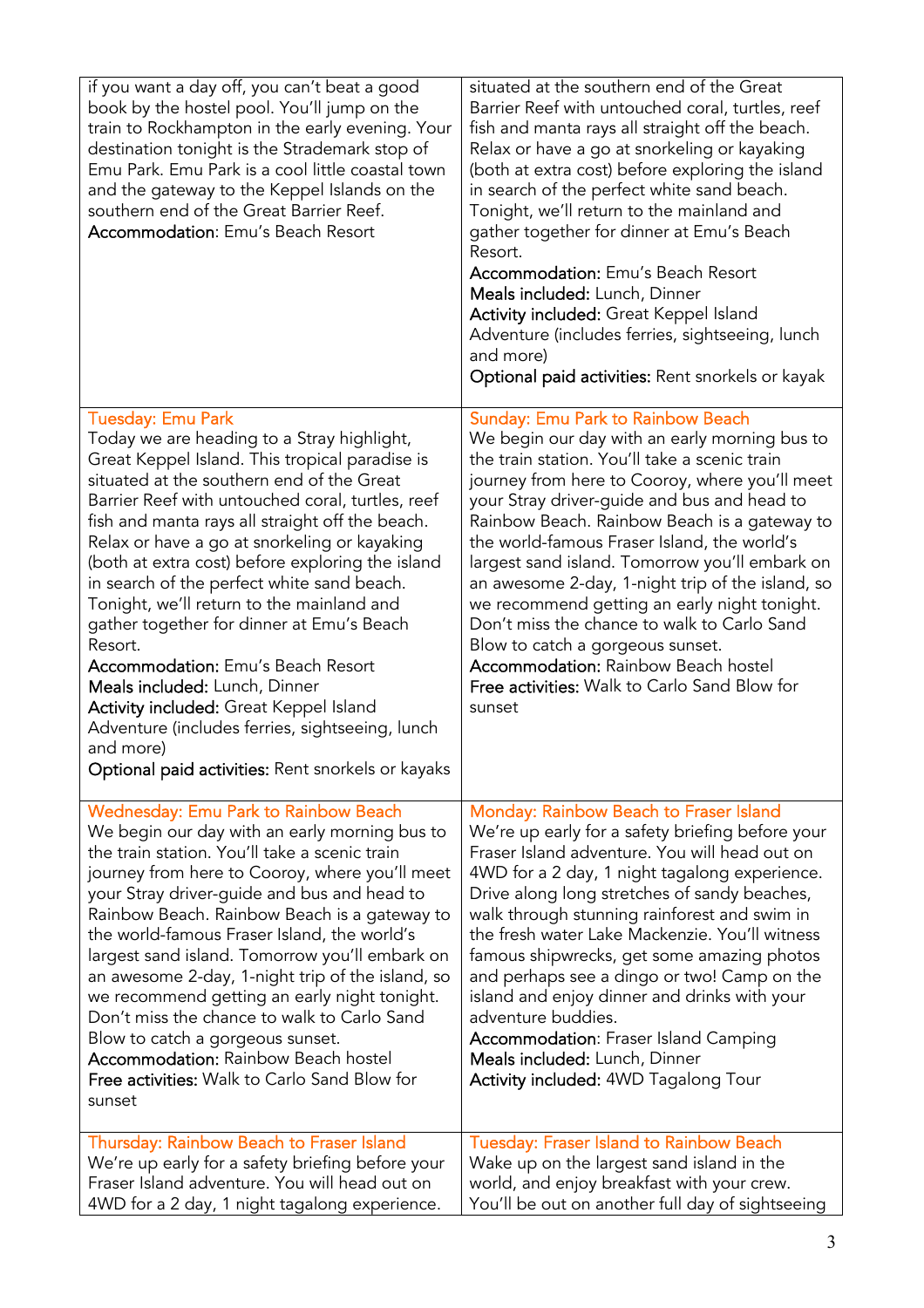| Drive along long stretches of sandy beaches,<br>walk through stunning rainforest and swim in<br>the fresh water Lake Mackenzie. You'll witness<br>famous shipwrecks, get some amazing photos<br>and perhaps see a dingo or two! Camp on the<br>island and enjoy dinner and drinks with your<br>adventure buddies.<br><b>Accommodation: Fraser Island Camping</b><br>Meals included: Lunch, Dinner<br>Activity included: 4WD Tagalong Tour | today, ensuring you don't miss any Fraser<br>highlights. We'll head back to the mainland in<br>the afternoon, with time to relax in the<br>afternoon sun and organise dinner.<br><b>Accommodation: Rainbow Beach hostel</b><br>Meals included: Breakfast, Lunch<br>Activity included: 4WD Tagalong Tour |
|-------------------------------------------------------------------------------------------------------------------------------------------------------------------------------------------------------------------------------------------------------------------------------------------------------------------------------------------------------------------------------------------------------------------------------------------|---------------------------------------------------------------------------------------------------------------------------------------------------------------------------------------------------------------------------------------------------------------------------------------------------------|
| Friday: Fraser Island to Rainbow Beach                                                                                                                                                                                                                                                                                                                                                                                                    | <b>Wednesday: Rainbow Beach</b>                                                                                                                                                                                                                                                                         |
| Wake up on the largest sand island in the                                                                                                                                                                                                                                                                                                                                                                                                 | You have a full free day at Rainbow Beach to                                                                                                                                                                                                                                                            |
| world, and enjoy breakfast with your crew.                                                                                                                                                                                                                                                                                                                                                                                                | relax and explore at your own pace. There's                                                                                                                                                                                                                                                             |
| You'll be out on another full day of sightseeing                                                                                                                                                                                                                                                                                                                                                                                          | plenty of activities on offer -ask your guide for                                                                                                                                                                                                                                                       |
| today, ensuring you don't miss any Fraser                                                                                                                                                                                                                                                                                                                                                                                                 | recommendations. If you're heading to the                                                                                                                                                                                                                                                               |
| highlights. We'll head back to the mainland in                                                                                                                                                                                                                                                                                                                                                                                            | beach, keep your eyes out for humpback                                                                                                                                                                                                                                                                  |
| the afternoon, with time to relax in the                                                                                                                                                                                                                                                                                                                                                                                                  | whales between July and November, and                                                                                                                                                                                                                                                                   |
| afternoon sun and organise dinner.                                                                                                                                                                                                                                                                                                                                                                                                        | playful dolphins year round. If you're keen for a                                                                                                                                                                                                                                                       |
| <b>Accommodation: Rainbow Beach hostel</b>                                                                                                                                                                                                                                                                                                                                                                                                | day off, you can simply relax by the pool at our                                                                                                                                                                                                                                                        |
| Meals included: Breakfast, Lunch                                                                                                                                                                                                                                                                                                                                                                                                          | hostel and watch the world go by.                                                                                                                                                                                                                                                                       |
| Activity included: 4WD Tagalong Tour                                                                                                                                                                                                                                                                                                                                                                                                      | <b>Accommodation: Rainbow Beach hostel</b>                                                                                                                                                                                                                                                              |
| Saturday: Rainbow Beach to Brisbane                                                                                                                                                                                                                                                                                                                                                                                                       | Thursday: Rainbow Beach to Brisbane                                                                                                                                                                                                                                                                     |
| We hop back on the Stray bus this morning,                                                                                                                                                                                                                                                                                                                                                                                                | We hop back on the Stray bus this morning,                                                                                                                                                                                                                                                              |
| heading to the relaxed resort town of Noosa.                                                                                                                                                                                                                                                                                                                                                                                              | heading to the relaxed resort town of Noosa.                                                                                                                                                                                                                                                            |
| You can hop off here or join us as we continue                                                                                                                                                                                                                                                                                                                                                                                            | You can hop off here or join us as we continue                                                                                                                                                                                                                                                          |
| down the coast. Our final destination today is                                                                                                                                                                                                                                                                                                                                                                                            | down the coast. Our final destination today is                                                                                                                                                                                                                                                          |
| Brisbane, the capital of Queensland. We hope                                                                                                                                                                                                                                                                                                                                                                                              | Brisbane, the capital of Queensland. We hope                                                                                                                                                                                                                                                            |
| you had a blast on your Stray adventure!                                                                                                                                                                                                                                                                                                                                                                                                  | you had a blast on your Stray adventure!                                                                                                                                                                                                                                                                |
| <b>Accommodation:</b> Brisbane accommodation                                                                                                                                                                                                                                                                                                                                                                                              | Accommodation: Brisbane accommodation                                                                                                                                                                                                                                                                   |

# What´s Included:

12 nights' Accommodation:

- •10 nights shared 4-10 bed dorm accommodation
- •1 overnight boat cruise
- •1 night camping (Fraser Island)

Meals: (2 Breakfasts, 5 Lunches, 4 Dinners)

Transport: Private Bus, Ferry, Train, local bus transfers.

#### Guide:

• Cairns–Rainbow Beach: Self-guided train sectors with in-location guides to greet you when you arrive and show you around.

• Rainbow Beach-Brisbane: Stray Driver Guide on bus sectors

### Activities:

- Forts Walk and/or Radical Walking Tour at Magnetic Island
- 2 Day, 1 Night Whitsunday Sailing Tour
- Airlie Orientation Walk
- 1 Day Great Keppel Island Adventure